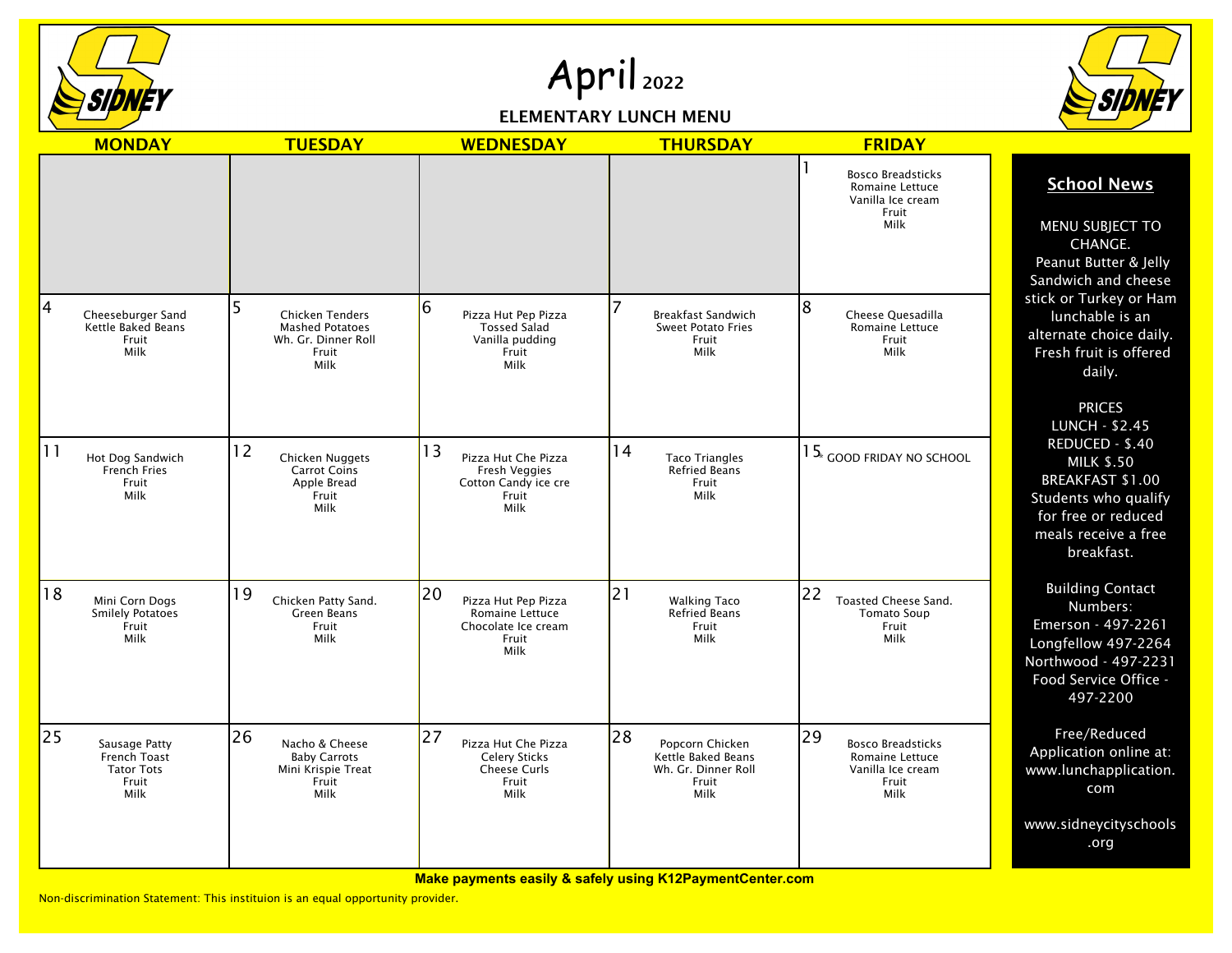| <b>Serving Date</b> | Recipe                                  | <b>Allergens</b>                               |
|---------------------|-----------------------------------------|------------------------------------------------|
| 04/01/2022          | R-0255 - Milk                           | Milk                                           |
|                     | R-0484 - Uncrustable (Elem/MS)          | Milk, Peanuts, Wheat, Soybeans                 |
|                     | R-0663 - Bosco Breadsticks with sauce   | Milk, Wheat                                    |
|                     | R-0936 - Vanilla Ice cream-Hershey's    | Milk                                           |
| 04/04/2022          | R-0199 - Cheeseburger Sandwich          | Milk, Wheat, Soybeans                          |
|                     | R-0255 - Milk                           | Milk                                           |
|                     | R-0484 - Uncrustable (Elem/MS)          | Milk, Peanuts, Wheat, Soybeans                 |
| 04/05/2022          | R-0236 - Chicken Tenders                | Wheat, Soybeans                                |
|                     | R-0255 - Milk                           | Milk                                           |
|                     | R-0297 - Wh. Gr. Dinner Roll            | Wheat                                          |
|                     | R-0308 - Mashed Potatoes (Elem/MS)      | Milk                                           |
|                     | R-0484 - Uncrustable (Elem/MS)          | Milk, Peanuts, Wheat, Soybeans                 |
| 04/06/2022          | R-0255 - Milk                           | Milk                                           |
|                     | R-0484 - Uncrustable (Elem/MS)          | Milk, Peanuts, Wheat, Soybeans                 |
|                     | R-0656 - Pizza Hut Pep Pizza            | Milk, Wheat                                    |
|                     | R-0719 - Vanilla pudding                | Milk                                           |
| 04/07/2022          | R-0205 - Sweet Potato Fries             | Soybeans                                       |
|                     | R-0255 - Milk                           | Milk                                           |
|                     | R-0484 - Uncrustable (Elem/MS)          | Milk, Peanuts, Wheat, Soybeans                 |
|                     | R-0660 - Breakfast Sandwich             | Milk, Eggs, Wheat, Soybeans                    |
| 04/08/2022          | R-0255 - Milk                           | Milk                                           |
|                     | R-0484 - Uncrustable (Elem/MS)          | Milk, Peanuts, Wheat, Soybeans                 |
|                     | R-0678 - Cheese Quesadilla              | Milk, Wheat, Soybeans                          |
| 04/11/2022          | R-0255 - Milk                           | Milk                                           |
|                     | R-0259 - Hot Dog Sandwich               | Wheat                                          |
|                     | R-0484 - Uncrustable (Elem/MS)          | Milk, Peanuts, Wheat, Soybeans                 |
| 04/12/2022          | R-0255 - Milk                           | Milk                                           |
|                     | R-0258 - Chicken Nuggets                | Wheat, Soybeans (soy)                          |
|                     | R-0484 - Uncrustable (Elem/MS)          | Milk, Peanuts, Wheat, Soybeans                 |
|                     | R-0661 - Apple Bread                    | Milk, Eggs, Wheat, Soybeans, facility Nut FREE |
| 04/13/2022          | R-0255 - Milk                           | Milk                                           |
|                     | R-0484 - Uncrustable (Elem/MS)          | Milk, Peanuts, Wheat, Soybeans                 |
|                     | R-0657 - Pizza Hut Cheese Pizza         | Milk, Wheat                                    |
|                     | R-0937 - Cotton Candy ice cre-Hershey's | Milk                                           |
| 04/14/2022          | R-0255 - Milk                           | Milk                                           |
|                     | R-0289 - Taco Triangles (Elem/MS)       | Milk, Wheat, Soybeans                          |
|                     | R-0484 - Uncrustable (Elem/MS)          | Milk, Peanuts, Wheat, Soybeans                 |
| 04/18/2022          | R-0255 - Milk                           | Milk                                           |